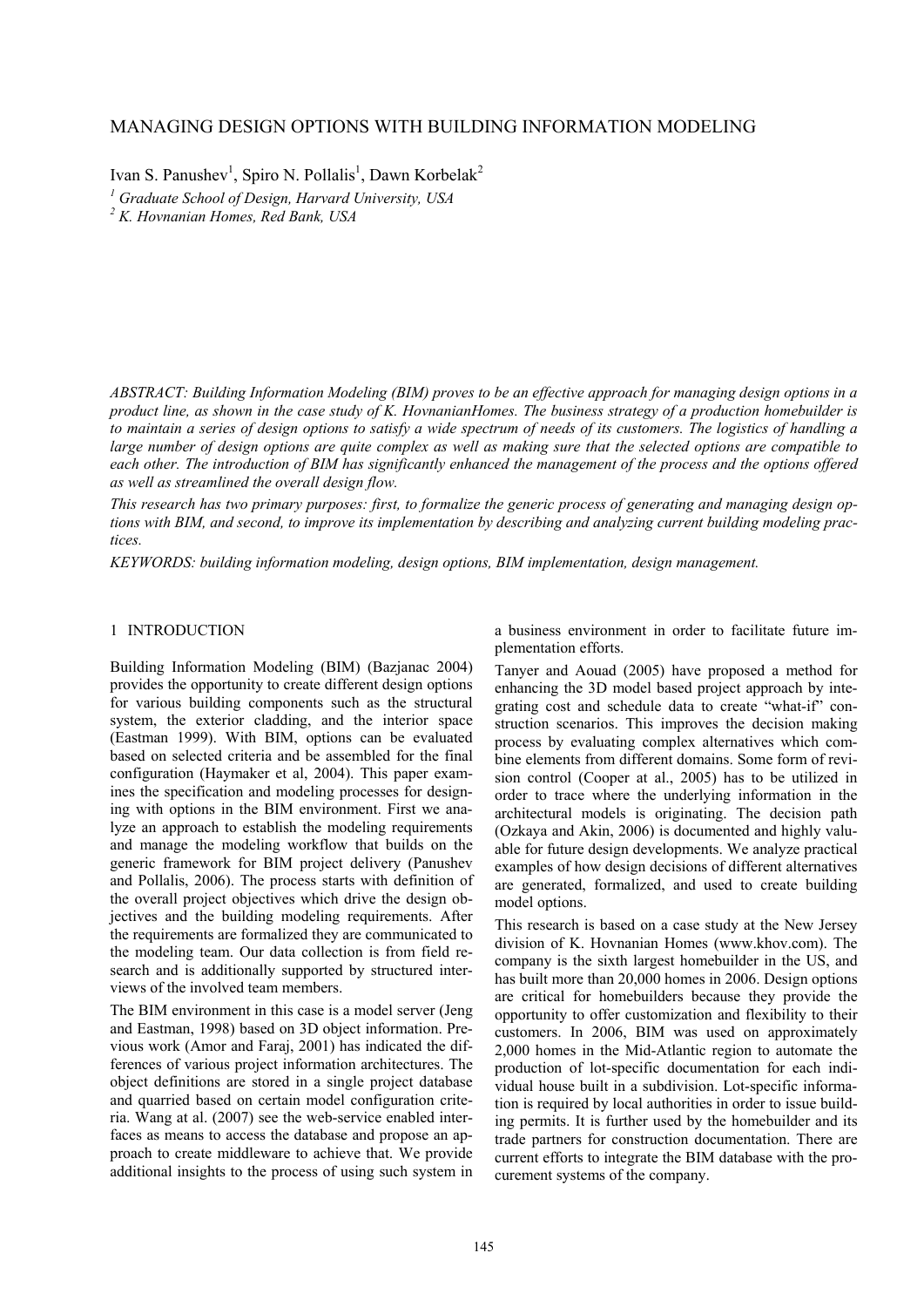# 2 CASE STUDY BACKGROUND

The BIM software environment involved multiple applications and customizations at K. Hovnanian Homes. The 3D modeling software used is Argos by the Finnish company Vertex Systems. It has object based modeling capabilities and supports open database formats such as ODBC. The 3D model database is managed by an SQL server and is accessible via the company intranet and custom-built on-line interfaces.

The modeling starts with the creation of a base house model which hosts the various design options. Such options include kitchen configurations, window patterns, garage layouts, foundation types and façade finishes. All options are modeled with reference points to the base model so they satisfy all spatial requirements. For a single base model there might be dozens of design options resulting in hundreds of possible building configurations. Each 3D model element is uniquely identified in the database. As the modeling progresses with more and more options, the BIM requires to be "solved" periodically in the database processing system to ensure that there are no interferences between the different options. Finally, a 3D object based master model with all options is created from which the homeowners can select desired components. After an option configuration is identified by the future homeowner it is forwarded to the system and "solved" for a lot-specific set of documents for permitting and construction.

The BIM system is parametric so that some elements could "stretch" to accommodate changing geometry. For example by a single command, without any modification by the BIM modeler, foundation walls could stretch by as much as one foot in order to accommodate various floor deck options. Additionally, parametrically created window trim can automatically adjust to different size windows, with no intervention by the modeler. This reduces the amount of actual modeling that needs to be done in the system.

Another key aspect of the BIM system is the fact that all option selections are collected in object databases, which provides the ability to query for different features of homes built in the past. Thousands of homes have been "solved" since 2002 and K Hovnanian can determine which options have sold well, based on date ranges and which home types are currently selling. BIM has become a great market forecasting tool to project trends so that company management can determine geographically the most popular home size ranges and popular design options.

#### 3 BIM OBJECT STRUCTURE

## 3.1 *Base model*

The base model (Figure 1) represents a stripped down house configuration which holds the common components and provides reference points for connection to the design options.



Figure 1. Building Model Structure.

Figure 2 shows a base model at the top right with multiple façade options. The design is driven by the program requirements for each specific community and is defined during the project planning phase. BIM is not used as a conceptual design environment since it is viewed as very detailed and not flexible enough to allow for the full expression of the architect's creativity. However the design teams are aware of the capability of the system and their solutions are based on generic modular concepts. This allows easier modeling of design options and introduction of additional alternatives at later stages of the process.



Figure 2. 3D Master Model with Seven Facade Options and a Base Model (Top Right).

#### 3.2 *Design options*

The base model hosts reference points to the primary design options as well as placeholders to accept derivative options. The customer selects the *primary design options*  based on his/her direct preferences. These could include kitchen, porch, façade, and garage options. They affect the house configuration and are driven by the architectural design. A unique set of reference 3D points is placed on each option which corresponds to another set of points on the base model. Figure 3 shows how a point from the option reference set corresponds to a point in the base model.

*Secondary design options* are customer driven and do not affect the space program of the house but have an impact on the overall architecture. For example these can include exterior finishes such as brick veneer or stucco. They are represented in the 3D BIM and can either be individual options or options within the primary design options. They are uniquely identified in the information database.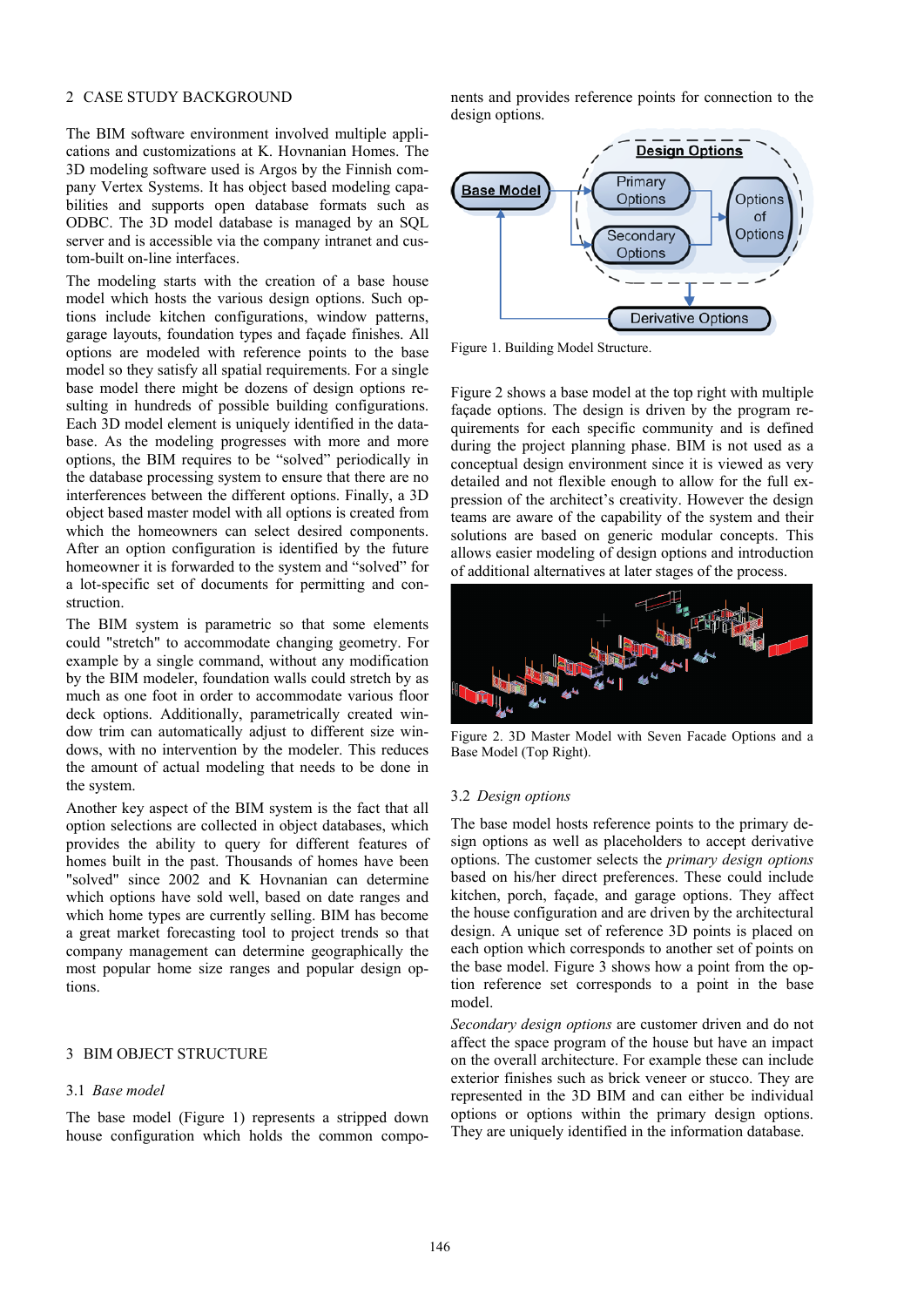

Figure 3. Reference Connection Points (in 2D) between the Base Model (Top) and a Facade Option (Bottom).





Figure 4. 3D (Top) and 2D (Bottom) Views of Primary Kitchen Cabinet Design Options.

*Design options of options* represent variations within the other options. They can be nested in any of the primary, secondary or derivative options. They are also based on customer preferences. Examples of these are window types within different façade options.



Figure 5. 3D (Top) and 2D (Bottom) Views of Derivative Roof Options.

*Derivative options* are driven by the selection of primary and secondary design options without direct customer involvement. Their configuration is rule based within the database system and they can affect the overall architectural design. One example for a derivative option is roof assembly (Figure 5) generated by selecting a specific set of façades.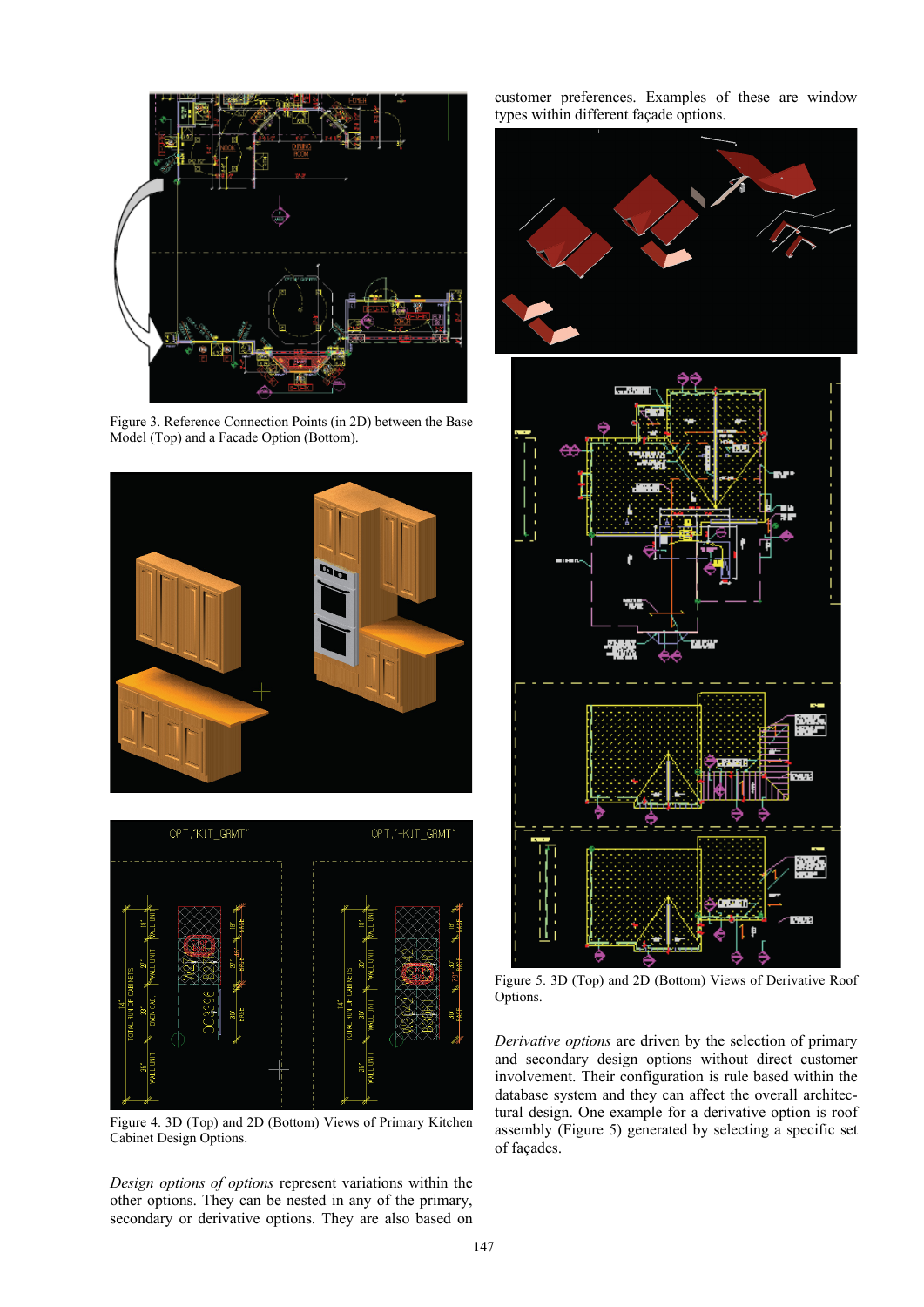# 4 ESTABLISING THE MODEL SPECIFICATIONS

The management of this complex data structure is possible because of the BIM environment. The BIM technology provides a single geometric modeling environment and a programmable configuration. The initial options selection process involves architectural, construction and business decisions. We found that a structured approach during the design options definition improves the modeling process because it clearly outlines the BIM and establishes the options dependency. K. Hovnanian uses a twostep process and focuses first on the generic building requirements, and then through design workshops, addresses the individual building features.

## 4.1 *Generic requirements*

After the general building requirements are established from market research and due diligence, a Community Development Manager (CDM) starts collecting building information from the site manager, the project architect, and the permitting consultant. The CDM generates a document including information about community and project requirements such as the type of building to be designed (e.g. single-family, multi-family, active-adult), number of homes, construction phases, and whether the design will be new or based on previous work. The site manager selects relevant items which will be designed later or influence the overall design such as soil conditions and common community structures (e.g. pools, entrances, fencing, etc.). The project architect identifies the community site and the local applicable codes, as well as the main building features and design options (e.g. ceiling heights, garages, porches, etc.). The permitting consultant specifies the building lot constraints and other local requirements which will affect the design. The CDM collects this information and makes it available to everyone who participates in the architectural workshop meetings.

This approach is greatly facilitates the development of the BIM because it encompasses all major factors that govern the design. During the architectural workshop meetings these factors affect the level of detail specification of the building elements and the design options.

# 4.2 *Design workshops*

The design workshop meetings are managed by the CDM who coordinates the design and the BIM specification teams. The design team is led by the Design Architect who may not be involved in the building modeling process itself but participates in the definition of all key architectural components of both the base model and the options.

The CDM manages the specification documentation and is responsible for collecting written approvals from the participants on all decisions made at the meetings. In this second phase, he leads the discussion on the specific building configurations, elevation options and exterior materials. The site manager identifies landscaping issues and how utility supply lines might affect the building design. The project architect together with the design architect creates the final base architectural building design and all options. This information is primarily in descriptive text format and might include design sketches of elevations connection details and new building systems. The level of detail in this specification is very high and includes references such as size of bathroom tubs and brand of brick veneer. This information is transferred to the building modeling team to generate a 3D model linked to the company's materials database.

During the initial generic BIM specification phase all participants define the main components of the building which would be modeled later. Those components and their level of detail are matched with the fundamental project objectives coming from non-design sources such as market analysis. During the second phase, at the design workshops, the project becomes more defined by defining additional level of detail to the building specification. This approach follows the generic structure of the BIM delivery framework (Panushev and Pollalis, 2006). Our analysis finds it comparable to the programming and schematic design phases in conventional architectural practice. However in this case designs are developed to a much higher level of detail in order to allow for the development of the building information models.

## 5 THE MODELING PROCESS

Building modeling starts with creating the base model together with the initial set of primary options. This set of options includes one option of each of the components which are identified to be variable in the model specification. The reference points in the base model are clearly identified so that options can be easily disconnected. The modeler defines all dependencies while rules for element connections are built in to the database.

# 5.1 *Model "solving"*

After creating one instance of the BIM, the model is "solved" by the database processing system to ensure building components from the design options match those from the base model and verifies that there are no clashes (Figure 6). "Solving" can take relatively long for models with dozens of options. This process is one form of quality control for both the 3D models and the information rules database.

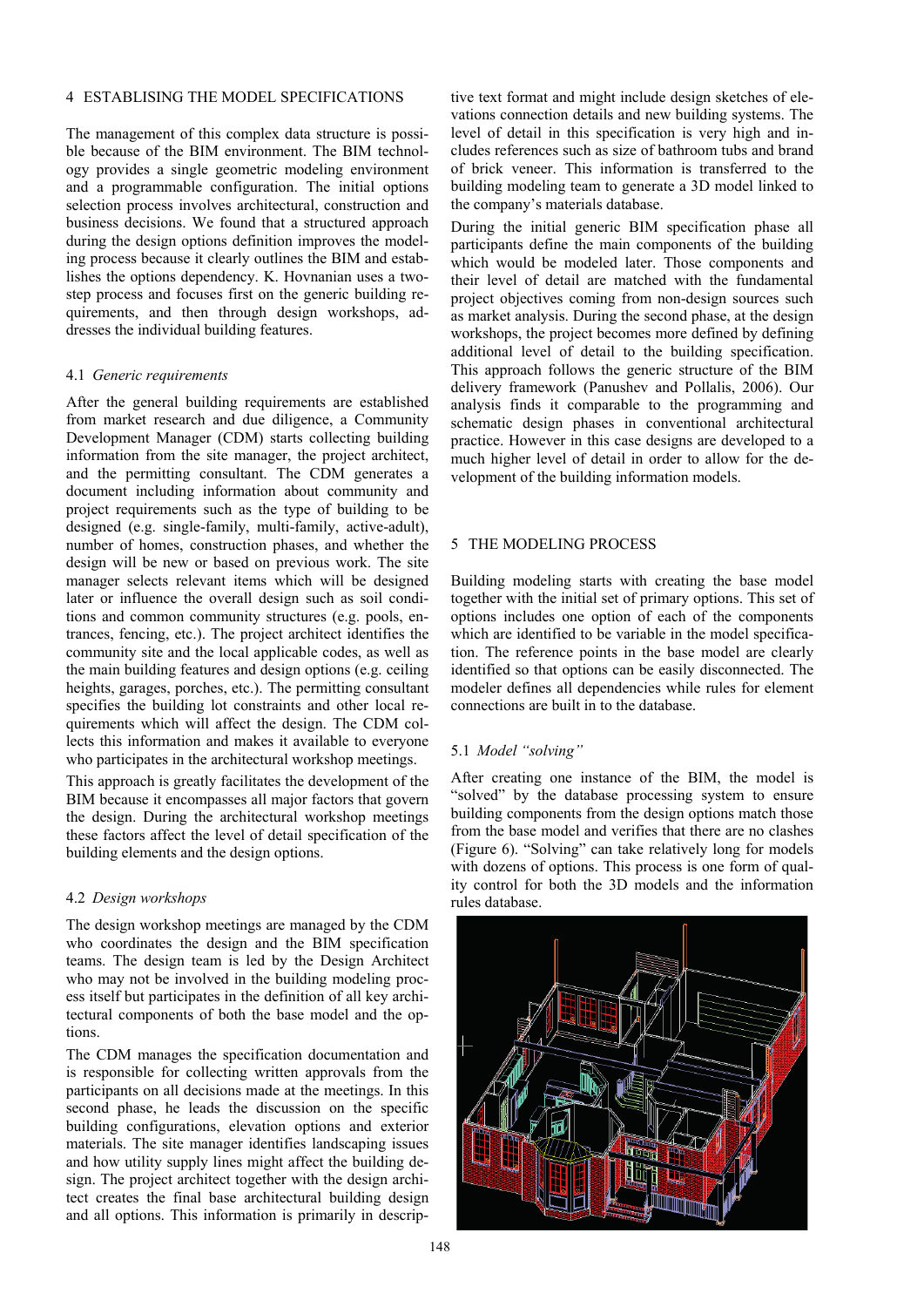

Figure 6. 3D Views of the "Solved" Model Matching Facades (Primary) with Roof (Derivative) Options.

### 5.2 *Options development*

Once the base model is created, team members focus on developing the specific options. The primary options which define the overall architecture of the house are created first together with the corresponding derivative options. This is necessary because the overall house geometry is hosting the secondary options and the options of options. With the development of new options the model is "solved" periodically to ensure the components match geometrically. If there are clashes the system can generate a report and the modelers modify either the geometry or the "solving" rules.

The "solving" process is a very effective method for continuously checking model integrity as its complexity grows. Similar process could be used on the scale of commercial design where for example an engineer is provided boundary conditions for certain building section and is asked to generate several structural solutions. The BIM environment facilitates the creation of dynamic links between different modules so solutions or design preferences could be easily compared. Key in this process is the early definition of the option variables because it might require models to be built with different driving parameters.

## 6 MANAGING DESIGN OPTIONS

The most critical part in the management of design options is creating a detailed model specification. K. Hovnanian has developed a process for collecting necessary information and synthesizing it to a format that modelers can use to develop single building components. The main feature of the system is a record trail of all decisions made by the design teams. They are documented with standardized spreadsheets so modelers can easily identify which components and material types should be created in the BIM.

As the section on model specification indicated the requirements documents are "owned" by the CDM, the site manager, the project architect, and the permitting consultant. These standard spreadsheets together with the designer sketches are provided to the modelers to develop the base model and the initial set of options. If needed, the design team might add more options to the model in which case new specifications are generated in the same format.



Figure 7. Lot-specific BIM (Top) and Construction Documents (Bottom).

The ability to add new options to existing base designs provides the building owners with enormous flexibility. After all options are generated and a specific configuration selected, the BIM can automatically generate renderings, construction documents, bill of materials, and other information needed for the later stages of construction (Figure 7).

The management of the model specifications is as important as the management of the design options because they provide a record of the underlying decision process behind the BIM. Assigning "owners" to each information set facilitates the management process and provides a point of contact for the modeling team in case additional information is needed. The requirements "owners" serve as the translation group between the design and the modeling teams. This process enables the formalization and synthesis of the design intent.